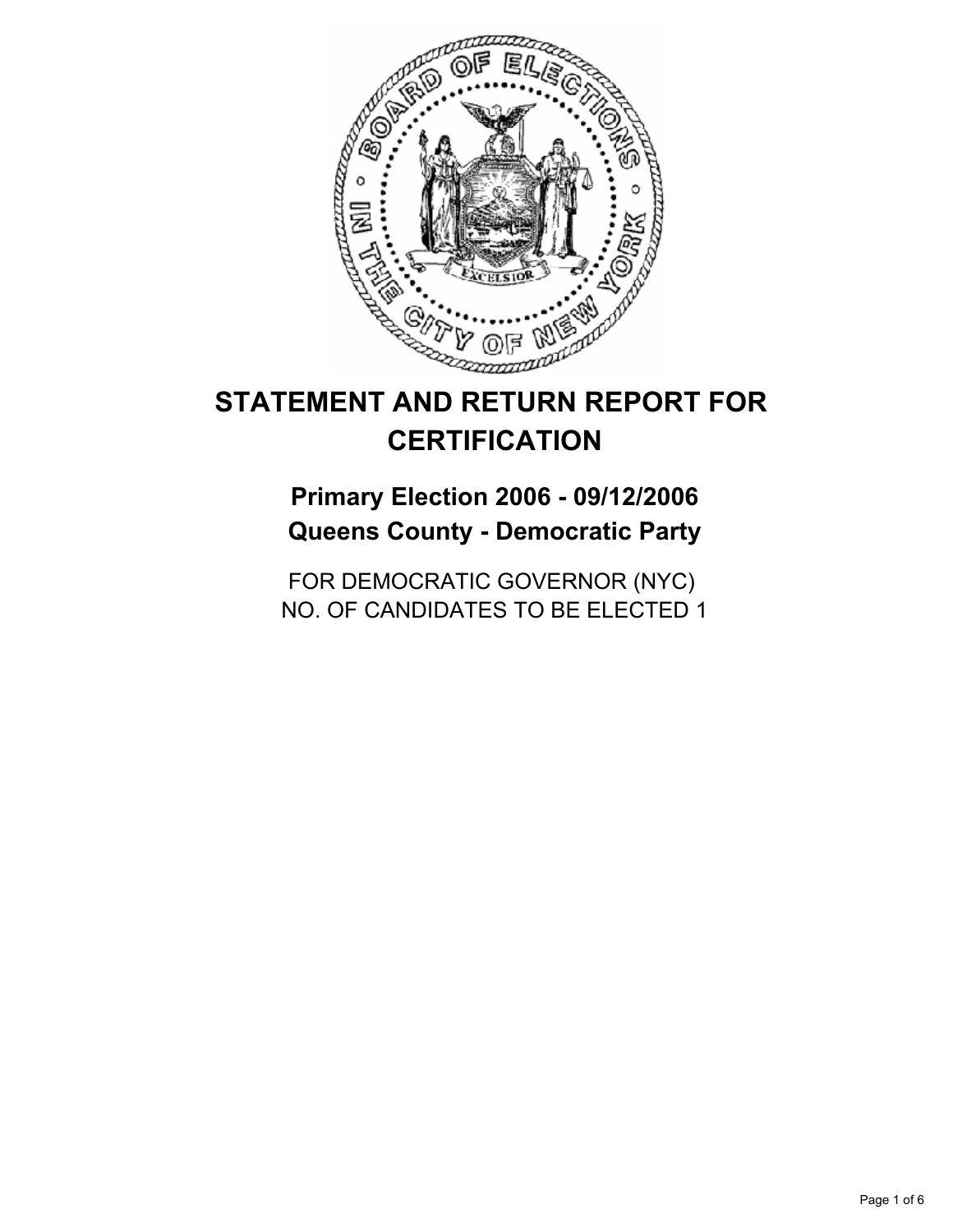

| <b>TOTAL VOTES</b>     | 3,704 |
|------------------------|-------|
| <b>THOMAS R SUOZZI</b> | 819   |
| <b>ELIOT SPITZER</b>   | 2,885 |
| AFFIDAVIT              | 62    |
| ABSENTEE/MILITARY      | 101   |
| <b>EMERGENCY</b>       | 38    |

#### **ASSEMBLY DISTRICT 23**

| <b>TOTAL VOTES</b>          | 4,967 |
|-----------------------------|-------|
| ROSEMARY SHEPARD (WRITE-IN) |       |
| <b>THOMAS R SUOZZI</b>      | 1,121 |
| <b>ELIOT SPITZER</b>        | 3,845 |
| AFFIDAVIT                   | 58    |
| ABSENTEE/MILITARY           | 231   |
| <b>EMERGENCY</b>            | 17    |

#### **ASSEMBLY DISTRICT 24**

| <b>EMERGENCY</b>           | 403   |
|----------------------------|-------|
| ABSENTEE/MILITARY          | 161   |
| AFFIDAVIT                  | 33    |
| <b>ELIOT SPITZER</b>       | 5,347 |
| <b>THOMAS R SUOZZI</b>     | 1,150 |
| THOMAS R SUOZZI (WRITE-IN) |       |
| <b>TOTAL VOTES</b>         | 6,498 |

#### **ASSEMBLY DISTRICT 25**

| <b>EMERGENCY</b>               | 9     |
|--------------------------------|-------|
| ABSENTEE/MILITARY              | 104   |
| AFFIDAVIT                      | 37    |
| <b>ELIOT SPITZER</b>           | 3,044 |
| <b>THOMAS R SUOZZI</b>         | 717   |
| CHRISTINE H STANLEY (WRITE-IN) |       |
| <b>TOTAL VOTES</b>             | 3,762 |

| <b>TOTAL VOTES</b>   | 6,308 |
|----------------------|-------|
| THOMAS R SUOZZI      | 1,191 |
| <b>ELIOT SPITZER</b> | 5,117 |
| AFFIDAVIT            | 42    |
| ABSENTEE/MILITARY    | 253   |
| <b>EMERGENCY</b>     | 62    |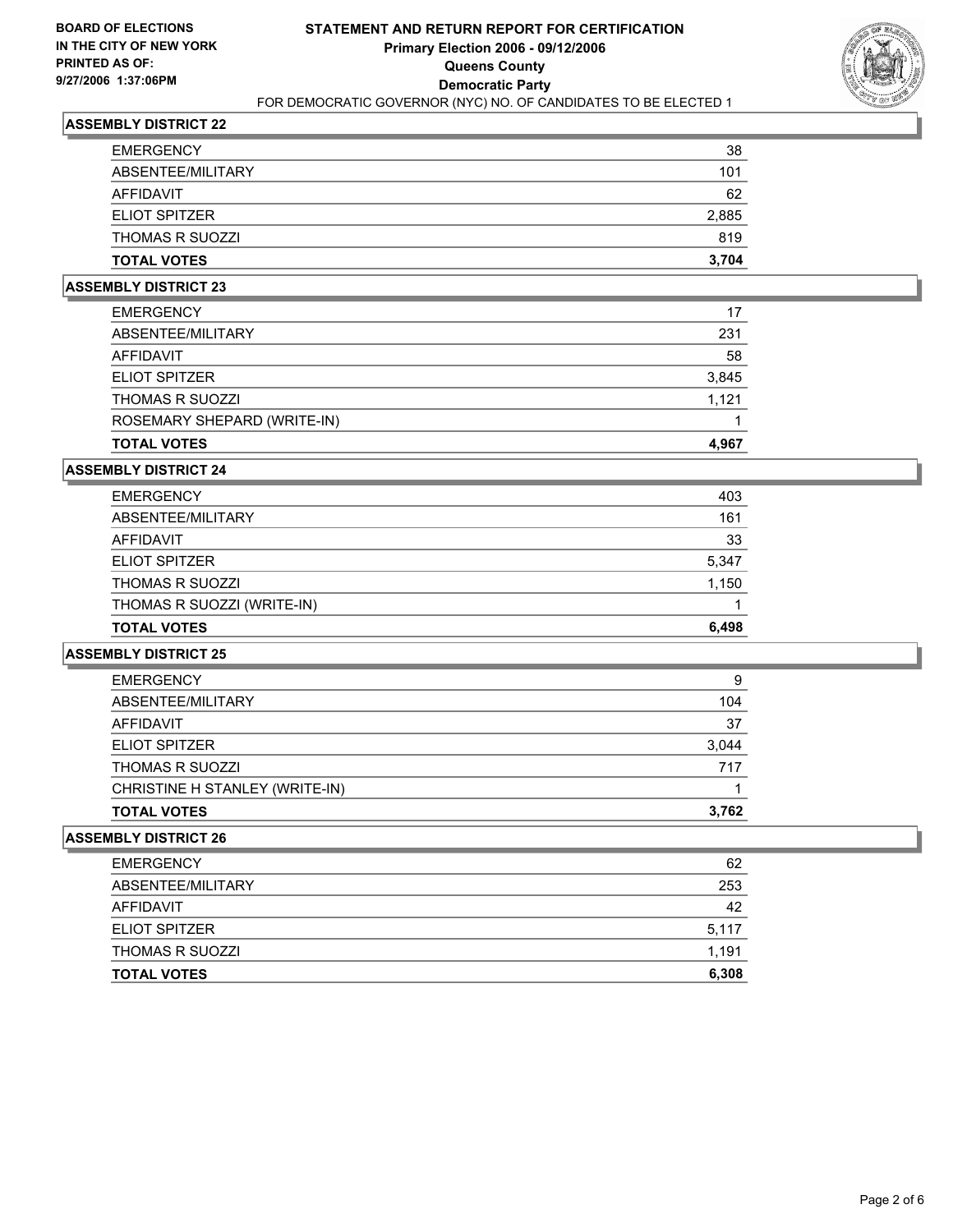

| <b>TOTAL VOTES</b>     | 4.909 |
|------------------------|-------|
| MIKE MALLOY (WRITE-IN) |       |
| AL SHARPTON (WRITE-IN) |       |
| <b>THOMAS R SUOZZI</b> | 788   |
| ELIOT SPITZER          | 4,119 |
| AFFIDAVIT              | 43    |
| ABSENTEE/MILITARY      | 195   |
| <b>EMERGENCY</b>       | 63    |

# **ASSEMBLY DISTRICT 28**

| <b>EMERGENCY</b>       | 20    |
|------------------------|-------|
| ABSENTEE/MILITARY      | 268   |
| <b>AFFIDAVIT</b>       | 37    |
| ELIOT SPITZER          | 4,693 |
| <b>THOMAS R SUOZZI</b> | 828   |
| <b>TOTAL VOTES</b>     | 5,521 |

#### **ASSEMBLY DISTRICT 29**

| <b>EMERGENCY</b>         | 23    |
|--------------------------|-------|
| ABSENTEE/MILITARY        | 149   |
| AFFIDAVIT                | 40    |
| <b>ELIOT SPITZER</b>     | 5,417 |
| <b>THOMAS R SUOZZI</b>   | 849   |
| JOHN W CRONIN (WRITE-IN) |       |
| <b>TOTAL VOTES</b>       | 6,267 |

#### **ASSEMBLY DISTRICT 30**

| <b>EMERGENCY</b>        | 20    |
|-------------------------|-------|
|                         |       |
| ABSENTEE/MILITARY       | 94    |
| AFFIDAVIT               | 37    |
| <b>ELIOT SPITZER</b>    | 2,406 |
| <b>THOMAS R SUOZZI</b>  | 810   |
| LOIS MARBACH (WRITE-IN) |       |
| <b>TOTAL VOTES</b>      | 3,217 |
|                         |       |

| <b>EMERGENCY</b>       | 18    |
|------------------------|-------|
| ABSENTEE/MILITARY      | 183   |
| AFFIDAVIT              | 44    |
| <b>ELIOT SPITZER</b>   | 3,870 |
| <b>THOMAS R SUOZZI</b> | 613   |
| E FINK (WRITE-IN)      |       |
| <b>TOTAL VOTES</b>     | 4,484 |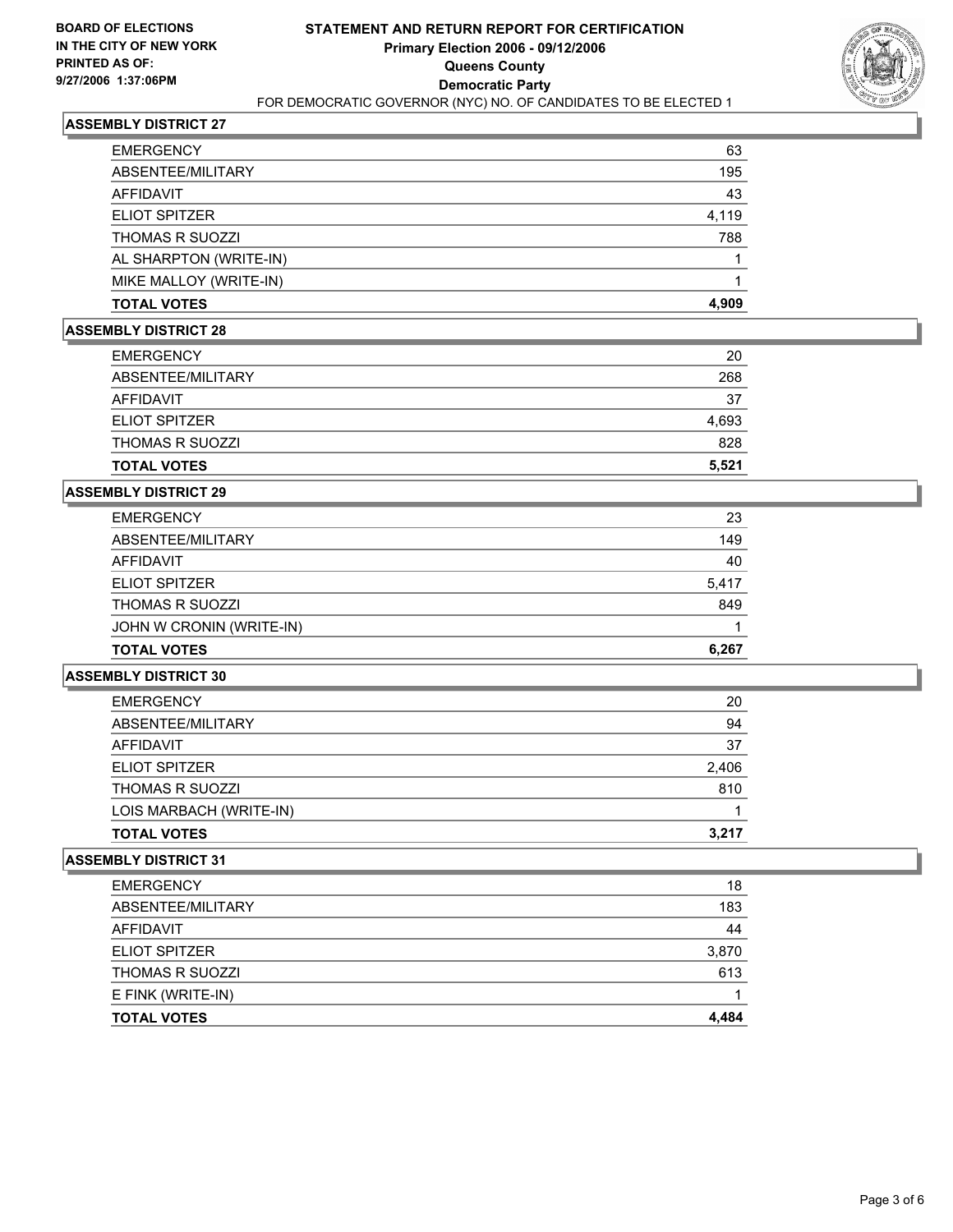

| <b>EMERGENCY</b>          | 12    |
|---------------------------|-------|
| ABSENTEE/MILITARY         | 81    |
| AFFIDAVIT                 | 78    |
| <b>ELIOT SPITZER</b>      | 5,144 |
| <b>THOMAS R SUOZZI</b>    | 799   |
| ALTN MADDOX (WRITE-IN)    |       |
| JOSEPH MARTLOW (WRITE-IN) | 5     |
| <b>TOTAL VOTES</b>        | 5,949 |

## **ASSEMBLY DISTRICT 33**

| <b>EMERGENCY</b>           | 5     |
|----------------------------|-------|
| ABSENTEE/MILITARY          | 80    |
| AFFIDAVIT                  | 33    |
| <b>ELIOT SPITZER</b>       | 4,911 |
| <b>THOMAS R SUOZZI</b>     | 825   |
| EDWARD BROWN JR (WRITE-IN) |       |
| <b>TOTAL VOTES</b>         | 5,737 |

# **ASSEMBLY DISTRICT 34**

| <b>EMERGENCY</b>     | 43    |
|----------------------|-------|
| ABSENTEE/MILITARY    | 71    |
| AFFIDAVIT            | 47    |
| <b>ELIOT SPITZER</b> | 3,643 |
| THOMAS R SUOZZI      | 740   |
| <b>TOTAL VOTES</b>   | 4,383 |

#### **ASSEMBLY DISTRICT 35**

| <b>TOTAL VOTES</b>     | 4.523 |
|------------------------|-------|
| <b>THOMAS R SUOZZI</b> | 711   |
| <b>ELIOT SPITZER</b>   | 3,812 |
| AFFIDAVIT              | 60    |
| ABSENTEE/MILITARY      | 115   |
| <b>EMERGENCY</b>       |       |

## **ASSEMBLY DISTRICT 36**

| <b>TOTAL VOTES</b>     | 3,424 |
|------------------------|-------|
| <b>THOMAS R SUOZZI</b> | 692   |
| <b>ELIOT SPITZER</b>   | 2,732 |
| AFFIDAVIT              | 41    |
| ABSENTEE/MILITARY      | 73    |
| <b>EMERGENCY</b>       | 15    |

| <b>TOTAL VOTES</b>     | 3,408 |
|------------------------|-------|
| <b>THOMAS R SUOZZI</b> | 664   |
| <b>ELIOT SPITZER</b>   | 2,744 |
| AFFIDAVIT              | 42    |
| ABSENTEE/MILITARY      | 57    |
| <b>EMERGENCY</b>       |       |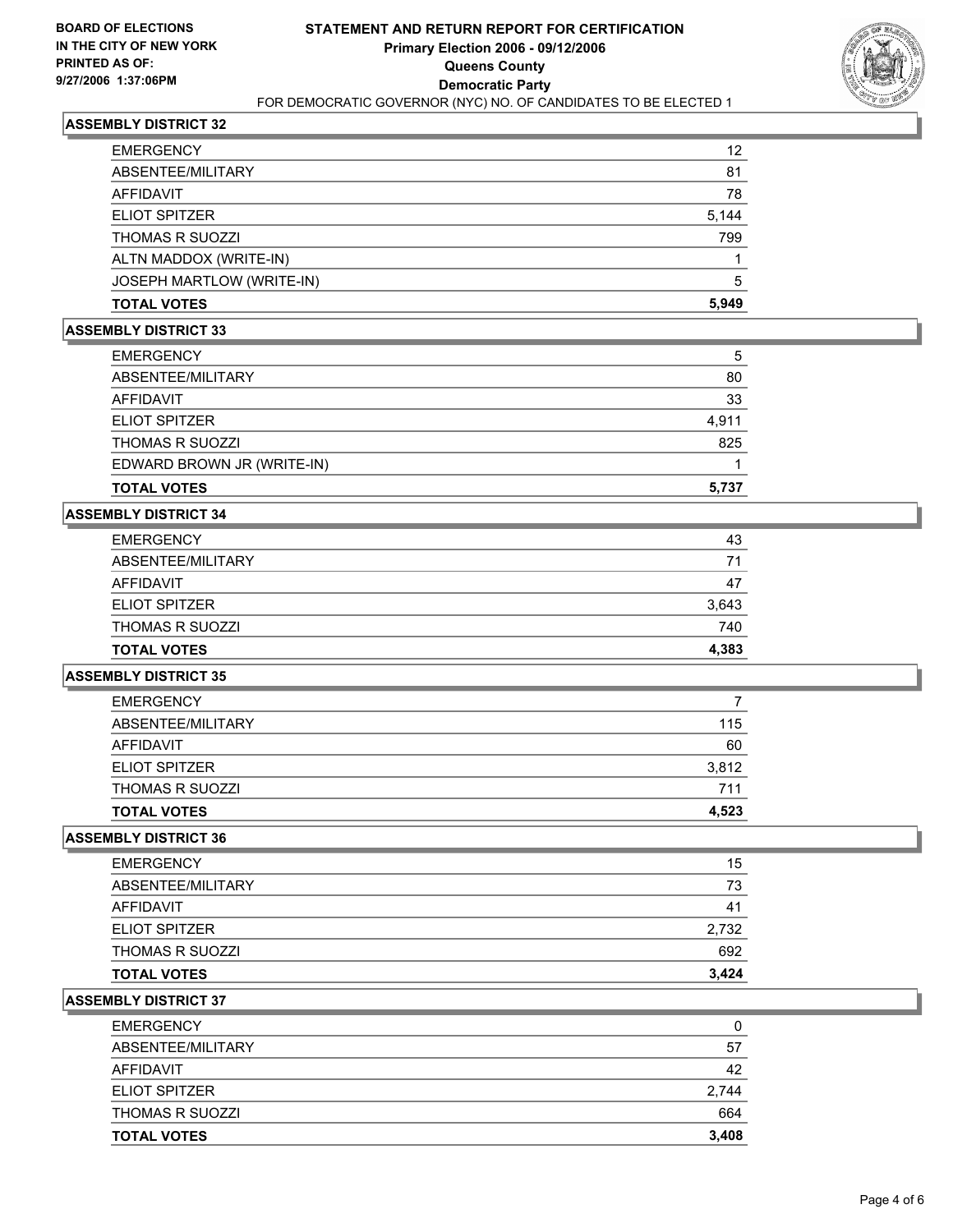

| <b>IMBLY BICTBICT 20</b> |       |
|--------------------------|-------|
| <b>TOTAL VOTES</b>       | 2,108 |
| <b>THOMAS R SUOZZI</b>   | 408   |
| <b>ELIOT SPITZER</b>     | 1,700 |
| AFFIDAVIT                | 22    |
| ABSENTEE/MILITARY        | 45    |
| <b>EMERGENCY</b>         | 0     |

| <b>THOMAS R SUOZZI</b> | 505   |
|------------------------|-------|
| <b>ELIOT SPITZER</b>   | 2,633 |
| AFFIDAVIT              | 44    |
| ABSENTEE/MILITARY      | 49    |
| <b>EMERGENCY</b>       | 24    |